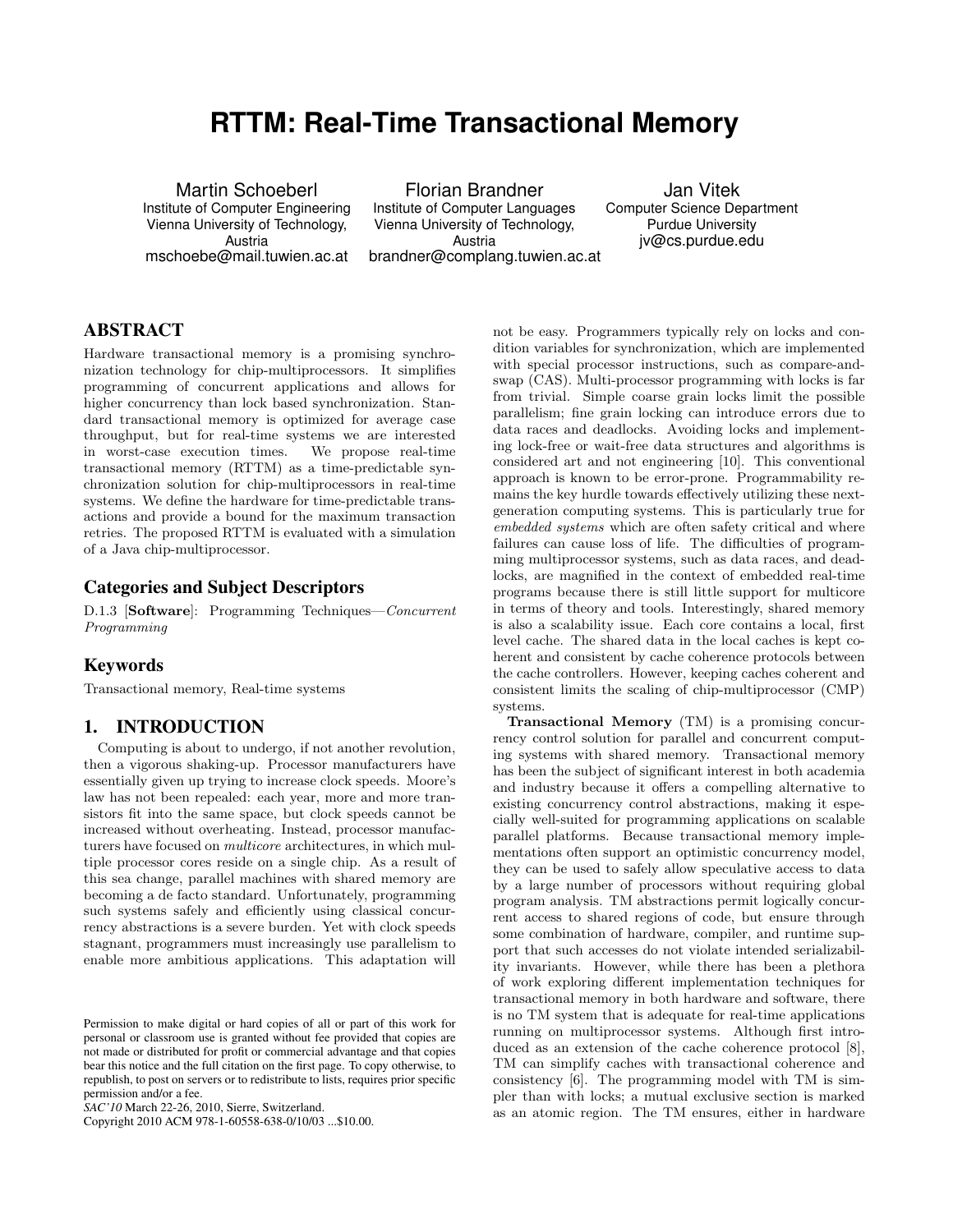or in software, that the marked section is executed atomically. The atomic sections are executed optimistically. On a conflict one of the transactions is aborted and the atomic section is automatically reexecuted.

This paper proposes Real-Time Transaction Memory (RTTM), a new concurrency control abstraction for a shared memory CMP that is geared towards time-predictability. The proposal is evaluated in the context of real-time Java programs running on a simulation of a CMP. While, our work targets the Java programming language and must thus deal with some issues that are specific to that language, it is not limited to it. Choosing Java does present some significant advantages over low-level languages. Java is memory-safe, that is, the language prevents memory accesses through untyped pointers. This property enables the implementation of copying and compacting real-time garbage collection algorithms which simplify the task of writing concurrent algorithms as programmers need not worry about memory reclamation. The second benefit of Java is that compiler transformations and program analysis techniques can rely on declared properties of pointers and thus are easier to prove sound.

RTTM brings the benefits of transactional memories into the real-time systems world. It simplifies the programming model with atomic regions instead of correct selection of locks. The execution time pessimism is reduced by analysis tools instead of error prone implementation of lock-free algorithms. The contributions of the paper are following: (a) the design of a time-predictable hardware transactional memory; (b) analysis of the worst-case number of retries in a periodic thread model; (c) suggestions for analysis to reduce the number of possible conflicting transactions; and (d), a first evaluation of RTTM on a simulation within a Java based CMP.

The paper is organized as follows. Section 2 presents background and related work. The design of RTTM is presented in Section 3, followed by the analysis of the WCET of atomic sections in Section 4. We evaluate the proposed design and discuss the findings in Section 5. The paper is concluded in Section 6.

## 2. REAL-TIME JAVA AND TM

This section presents some background on the use of Java for real-time processing and overviews related work.

## 2.1 Real-Time Java

Java is increasingly being used in mission-critical systems in fields such as avionics [20] and shipboard computing for steering and control. To address the requirements of timecritical applications, the Real-Time Specification for Java (RTSJ) [4] was developed. One of the notable advantages of the RTSJ is that it is possible to implement mixed-mode systems in which real-time and non-real-time tasks can co-exist. The integration of the two programming models, while not seamless, represents a pragmatic engineering compromise. It is possible to implement the real-time portion of an application using the real-time extensions, and to use standard Java for the rest.

Real-time threads have to be scheduled carefully. Each thread may have a length of time during which it must complete a given task before it yields; this time is called the thread's deadline. In the RTSJ, the default scheduler is priority preemptive. If multiple threads have the same priority, they are scheduled in FIFO order. We say that a set of threads is schedulable if all threads can execute within their periods without missing deadlines. In order to ensure schedulability, it is necessary to bound both the time required to execute the thread up to the end of the current period and the thread's blocking time. The requirement of schedulability is complicated by a number of blocking issues. It is necessary to estimate the longest time a thread may block. Thus, bounds need to be provided for the length of any given critical section. This is a standard assumption in real-time systems. If a high priority thread blocks waiting for a low priority thread to release a lock, and the low priority thread is preempted by a medium priority thread, then the medium priority thread may execute instead of the high priority thread. This situation is called *priority* inversion, and can result in unbounded blocking times, potentially causing the high-priority thread to miss deadlines. Priority inversion has a history as a particularly troublesome issue: in the Mars Pathfinder mission, for instance, a priority inversion problem caused frequent system resets.

One motivation for our work is to simplify the task of reasoning about critical sections by providing a concurrency control abstraction that minimizes these problems and attempts to avoid undue blocking delays and catastrophic interference between the real-time and the non-real-time parts of an RTSJ environment.

## 2.2 Transactional Memory

The term transactional memory was coined by Herlihy and Moss [8]. They realized that only a minor modification of the available cache coherence protocol is needed to implement transactional memory. Knight proposed hardware support for transactions for mostly functional languages [11]. The key elements are two fully associative caches: the depends cache implements the dependency list (besides acting as normal data read cache) and the confirm cache that acts as local cache for uncommitted writes.

As computer architects where not convinced by the transaction idea, no hardware implementation exists up to date in commercial microprocessors. To solve this chicken-egg problem, researchers started to investigate solutions in software. Shavit and Touitou present software transactional memory (STM) [21]. The proposed STM provides static transactions. That means the data set has to be known in advance. Herlihy et al. describe a software transactional memory abstraction [9] for Java that allows transactional objects to be created dynamically. Harris and Fraser [7] described a lightweight transactional model for Java. Their model is more general than ours, but incurs overheads that are much higher, and does not provide real-time guarantees. Anderson et al. [3] describe a language independent notion of lock free objects in real-time systems. In contrast, our work leverages its integration with the language and compiler to achieve greater simplicity and efficiency. Saha et. al. propose an ISA extension to provide architectural support for STM [16]. The idea is based on additional mark bits for parts of a cache line (e.g., for 16 byte blocks of a 64 byte cache line).

The Transactional memory Coherence and Consistency (TCC) model is proposed in [6]. TCC combines the simpler hardware for message passing and the simpler shared memory programming model. The standard cache coherence protocol with the latency issue on each load and store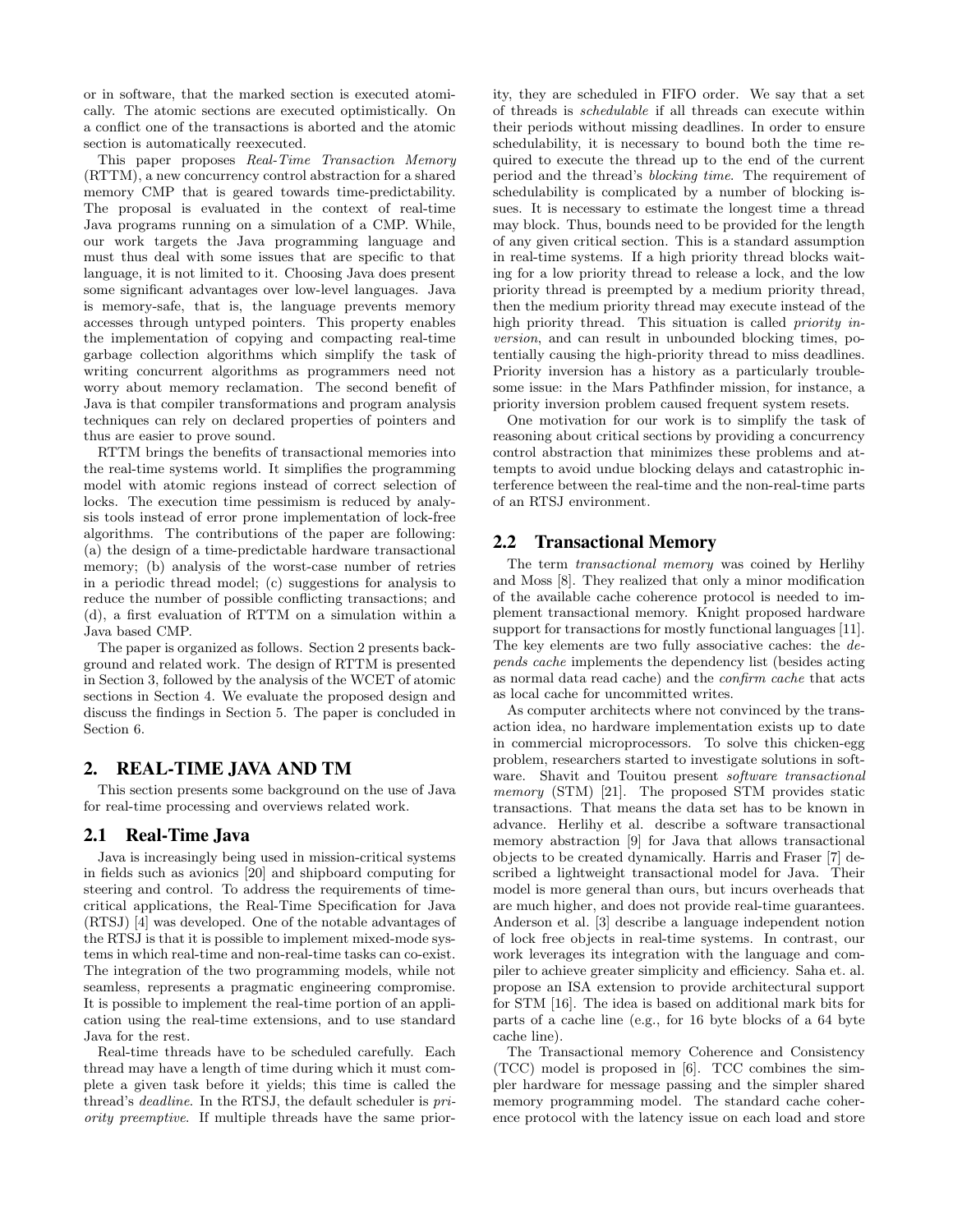instruction is substituted by the TCC hardware. The TCC hardware broadcasts all writes from each transaction in a single packet. Automatic rollback resolves any correctness violation. TCC differs from other approaches as all instructions are part of a transaction. The code is just split into transactions which can be done manually or automatically by the hardware. Language extensions for loop and fork based parallelization for TCC are presented in [5]. The paper also contains detailed simulation results of speedup and write set sizes. The speedup is reported in the range of 4.5 to 7.8 for a 8 processor CMP configuration. For most applications a write buffer of 1 KB is sufficient. We assume that applications in the real-time domain will need even less on-chip memory.

Preemptible atomic regions (PAR) [12], was the first proposal of TM for real-time systems. A PAR is aborted when a higher priority task becomes ready and preempts the lower priority task – independent whether the high priority task executes an atomic region or not. The effects of a PAR are undone at the interrupt. The concept of PAR is only valid on uniprocessor systems. A first concept of TM for real-time CMP systems is presented in [19].

#### 2.3 Time-predictable CMP

For the schedulability analysis of (hard) real-time systems the worst-case execution time (WCET) of all tasks and critical sections needs to be known. WCET analysis of complex architectures is far from trivial. Architectural enhancements that dynamically extract instruction level parallelism are practically not analyzable. A multi-core chip consisting of simpler pipelines is a possible solution for high-performance, time-predictable systems [18].

For RTTM we assume a CMP system with a time-division multiple access (TDMA) scheduled memory access. The TDMA arbitration policy isolates the cores of the CMP in the temporal domain and is therefore time predictable. The WCET of memory accessing instructions can be calculated when the TDMA schedule is known [15].

## 3. REAL-TIME TRANSACTIONAL MEM-**ORY**

We propose a hardware implementation of the RTTM for a time-predictable CMP system. Only with hardware support of transactions the desired efficiency of atomic sections can be achieved. With TM we can solve two issues of CMP systems: (1) synchronization and cache coherence/consistency protocols are expensive; (2) exploring the power of CMP systems needs multiprogramming, but the programming model is complex. With TM we can relax the memory coherence and consistency model [6]. This results in simpler and more efficient hardware for shared memory multiprocessing. Furthermore, avoiding cache coherence protocols simplifies the timing model of the memory access for WCET analysis. The use of generic atomic primitives relieves the programmer from the headaches to get the synchronization correct and provide the maximum possible concurrency. For real-time systems we shift the problem from the programmer to analysis tools to provide safe and tight WCET estimates.

The main design goals for the RTTM are: (a) simple programming model and (b) analyzable timing properties. Therefore, all design and architecture decisions are driven by their impact on the WCET. In contrast to other TM proposal RTTM does not aim for a high average case throughput, but for a time-predictable TM with a low WCET. RTTM is intended to support small atomic sections with a few read and write operations. Therefore, it is more an extension of the CAS instruction to simplify the implementation of non-blocking communication algorithms.

#### 3.1 Transaction Buffering

Each core in the CMP is equipped with a small, fully associative buffer to cache the changed data during the transaction. All writes go only into the buffer. Reads addresses are marked in a read set – a simplification that uses only tag memories. Read data can also be cached, but caching is not essential for the correct operation of the RTTM.

The write buffer and tag memory for the read set are organized for single word access. This organization ensures that no false positive conflicts are detected. For the same reason the transaction buffer has to be a fully associative cache with a FIFO replacement strategy. Fully associative caches are expensive and therefore the size is limited. We assume that real-time systems programmers are aware of the high cost of synchronization and will use small atomic sections where a few words are read and written.

#### 3.2 Transaction Commit

On a commit the buffer is written to the shared memory. During the write burst on commit all other cores listen to the write addresses and compare those with their own read set. If one of the write addresses matches a read address the transaction is marked to be aborted. The atomicity of the commit itself is enforced by a single global lock – the commit token.

The commit token can also be used on a buffer overflow. When a transaction overflows the write buffer or the tag memory for the read set, the commit token is grabbed and the transaction continues. The atomicity is now enforced by the commit token. Grabbing the commit token before commit is intended as a backup solution on buffer overflow. It effectively serializes the atomic sections. The same mechanism can be used to protect I/O operations that usually cannot be rolled back. On an I/O operation within a transaction the core also grabs the commit token.

## 3.3 Conflict Detection

Conflict detection can be performed early, when the first conflict really happens, or late on commit. From the analysis point of view both approaches lead to the same WCET. Early conflict detection is an average-case optimization.

Early conflict detection is very expensive in hardware as the buffer local write traffic has to be observed by all other cores. That means  $n-1$  cores have to listen to the other  $n-1$  cores. This is the same effort that is needed for a cache coherence protocol. Therefore we propose to use late conflict detection during the commit phase. When one transaction commits its write buffer to the shared memory all other transaction units just need to listen to this write burst – leading to maximum of  $n-1$  listeners to a single writer.

When a conflict is detected the corresponding thread can be notified to abort the transaction early or late. Early notification can be represented by a thrown exception. Late notification just marks the transaction for an abort and the abort can be communicated at the end of the transaction. Again from a real-time perspective the worst-case behavior is the same and the implementation of the late notification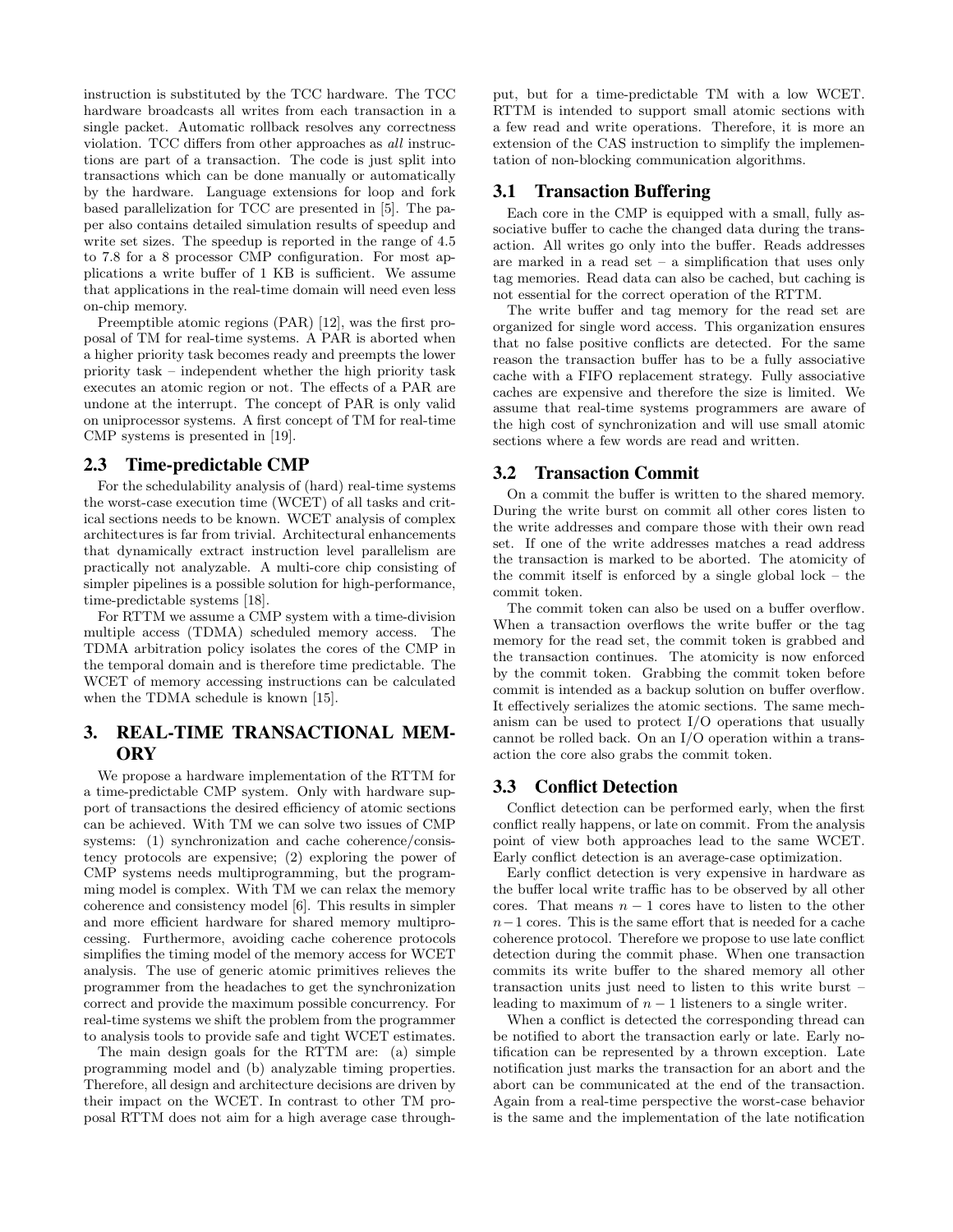

Figure 1: Conflict resolution in RTTM.

is simpler in hardware. It gives also a cleaner software interface.

Transactions that are marked as aborted, but continue to run their transaction, are called zombie transactions. Zombie transactions can see a mix of old and committed data. Therefore, the invariant of the atomic section is not preserved. As those transactions will be aborted at the end of the transaction they do not change the global state. However, zombie transaction can throw unexpected exceptions (e.g., divide by zero) or run infinite loops. Thrown exceptions for a transaction that is marked aborted can be safely ignored. To avoid infinite loops the abort status has to be checked on branches. A branch can simply be redirected to the abort handler.

#### 4. RTTM ANALYSIS

In order to make use of TM in real-time systems we need to show that it is possible to calculate a bound for the execution time of every thread in the given system. We will show that the number of retries for any given transaction is bounded and the WCET of a task can be calculated.

DEFINITION 1. For the analysis we assume a real-time system consisting of n threads  $\tau_1 \ldots \tau_n$  that each contain a single atomic region, which is executed only once per period. Each thread has a period  $T_i$  and a WCET (in scheduling theory often called cost)  $t_{c_i}$  that includes the execution time  $t_{a_i}$  of the atomic section.

The preliminary WCET bounds the thread's execution time per period without TM conflicts, i.e., it does not account for aborts and retries. However, the successful execution of the atomic region is included. When the maximum number of retries r is known, the final WCET  $t_{wcet}$  is

$$
t_{wcet} = t_c + rt_a \tag{1}
$$

Conflicts occurring at runtime are resolved by aborting and restarting all but one of the involved transactions. Figure 1 illustrates this resolution process for mutually conflicting threads. In the worst-case phasing all threads start their respective transaction at the same time and simultaneously try to commit the transaction's state to the shared memory. Only one of the threads is allowed to commit its state, for all others the transactions are aborted and restarted. In the next round, the same situation repeats with the exception that the previously winning thread does not participate in the race. The number of competing threads thus decreases with each round until all threads where able to commit.

DEFINITION 2. The worst-case time for resolving any TM conflict in a real-time system such that every thread was able to commit its local transaction state is referred to as  $t_r$ .

This resolution time  $t_r$  is influenced by transactions of other threads that conflict with the threads own transaction, i.e., the completion of another transaction may cause the threads running transaction to be aborted when the write set of the former transaction overlaps with the read set of the latter. To bound the conflict resolve time, two transactions of thread  $\tau_i$  must be separated at least by the resolution time  $t_r$ . Therefore, one thread will influence the conflict resolution only with a single transaction.

Lemma 1. Under the assumption that the deadline of a thread  $\tau$  is not longer than its period  $T$  two transactions of  $\tau$  are separated by at least the resolve time  $t_r$ .

PROOF. To meet the deadline following criterion must be met:

$$
t_c - t_a + t_r \le T \tag{2}
$$

With one transaction per period the worst case is a late start of the transaction in period k and an early start at period  $k + 1$ . Due to (2) the latest start time  $t_{late}^k$ , relative to the period k start time  $t^k$ , is

$$
t_{late}^k = t^k + T - t_r \tag{3}
$$

The earliest start time  $t_{early}^{k+1}$  is at the begin of the period. The period start times  $t^k$  and  $t^{k+1}$  are separated by the period  $T = t^{k+1} - t^k$ . The minimum difference  $t_{min}$  of the start times is

$$
t_{min} = t_{early}^{k+1} - t_{late}^{k} \tag{4}
$$

$$
= t^{k+1} - (t^k + T - t_r) \tag{5}
$$

$$
= t^{k+1} - t^k - T + t_r \tag{6}
$$

$$
= T - T + t_r \tag{7}
$$

$$
= t_r \tag{8}
$$

 $\Box$ 

THEOREM 1. For n periodic threads that contain a single transaction the maximum number r a single thread has to reexecute that transaction is

$$
r = n - 1 \tag{9}
$$

PROOF. We assume the critical instant where  $n$  threads commit their atomic section at the same time. One thread will commit and  $n-1$  threads will have to perform a retry. We again assume a critical instant where now  $n-1$  threads execute their atomic region and  $n-2$  threads have to execute their atomic region a 3rd time. The last thread that will commit was aborted  $n-1$  times and had to reexecute the atomic region  $n - 1$  times. In that case  $r = n - 1$ .

#### $\Box$

With the simplification of equal<sup>1</sup> transaction times  $\forall i \in$  $\{1, \ldots, n\} : t_{a_i} = t_a$  the resulting resolve time is

$$
t_r = (r+1)t_a \tag{10}
$$

The above analysis can also be used to calculate the retry bounds of compare-and-set (CAS) operations, which are available on current CMP systems. To include several transactions per period in the analysis, those transactions

<sup>&</sup>lt;sup>1</sup>Or using the maximum value of  $t_a = max(t_{a_i})$ .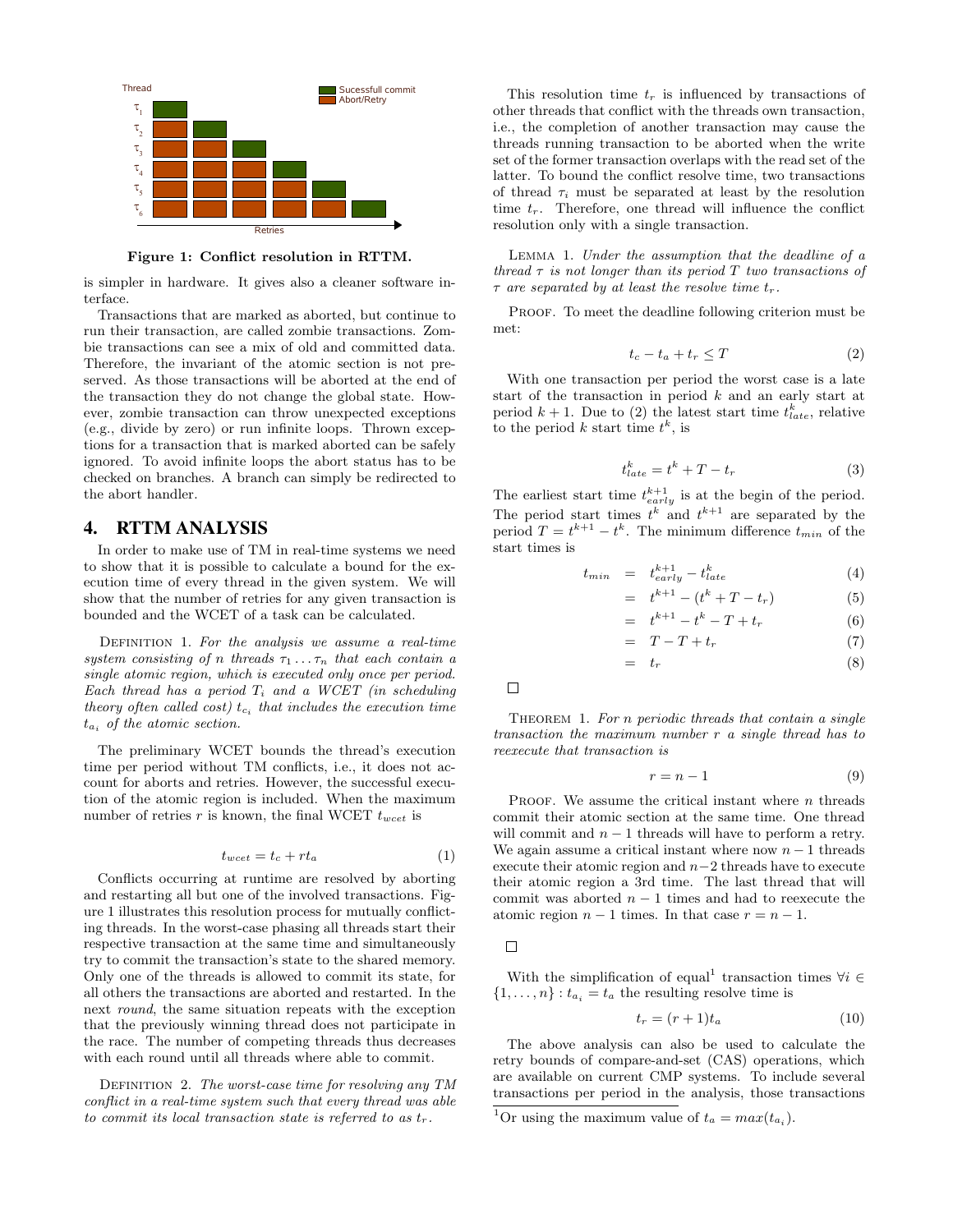can be modeled as several threads with the same period and a single transaction. The resulting bounds will be conservative, but safe.

Considering individual transactions times  $t_{a_i}$  and the resulting individual resolve times  $t_{r_i}$  is considered future work. Tightening the bound for a thread that contains more than one transaction is considered future work.

#### 4.1 Program Analysis

The use of transactional memory greatly simplifies the programming model and has the potential to reduce typical synchronization errors and deadlocks. However, it also demands for accurate program analysis that allows to (semi-) automatically infer the interdependencies between threads and transactions. The analysis is required to accurately derive the conflict sets and the size of the read and write sets for each thread. Tight conflict sets result in lower bounds on the maximum retry count.

The conflict sets can be computed efficiently using flowinsensitive, context-sensitive points-to analysis. For every instruction that is executed within an atomic section, the set of possible pointers is calculated and combined to summarize the possible memory locations referenced by the transaction. Two transactions are considered to conflict if the memory locations computed by the analysis overlap, such that one thread potentially updates a location that the other thread potentially reads from. The accuracy of the analysis directly influences the number of retries that need to be accounted for in the final WCET.

Context-sensitive points-to analysis has successfully been applied on large programs in the context of various transformations and optimizations [22, 13] such as elimination of type-checks for casts or receiver-type analysis for virtual method invocations. Static detection of race conditions in multi-threaded programs [14] is an important application that is highly related to the problem of determining conflict sets.

The internal buffer that holds the local state for each transaction are limited in size. This can lead to buffer overflows in the case when the set of referenced memory locations grows too large. RTTM is able to handle such overflows, at the expense of performance, by serializing transactions. In case of an overflow the global commit token is acquired and commit of all other transactions is blocked.

Identifying the size of the read and write set of a transaction cannot be done using points-to analysis. Instead, a symbolic analysis is required that accurately models all possible states of the internal buffers for every program point. We consider abstract interpretation to be the best approach to perform the desired analysis. Previous work on cache analysis using abstract interpretation showed promising results [2]. In fact, the internal organization of the transaction buffers is similar to fully associative caches. It is thus likely that results on cache analysis can be applied to identify transaction overflows.

We have used the WALA analysis library [1] for some preliminary tests to get insights into the analysis problems for RTTM. The results, given in the next section, show that the required analysis is feasible for real-world applications.

#### 5. EVALUATION

For a first evaluation of RTTM we have implemented RTTM within a simulation of the Java processor JOP [17].

```
// The producer task
while (cnt<Const.CNT) {
    RTTM.start();
         if (! queue. full ())++cnt;
                 queue.enq((T) obj );
         }
    RTTM.end();
}
// The consumer task
while (cnt<Const.CNT) {
    RTTM.start();
        Object \overrightarrow{obj} = queue.deq();
         if (obj!=null) {
                 ++cnt;
         }
    RTTM.end();
}
// The mover task
while (cnt<Const.CNT) {
    RTTM.start();
        if (\text{lin} \cdot \text{full}() \}Object obj = out.deg();
                  if (obj!=null) {
                          in .enq((T) obj);
                           ++cnt:
                 }
         }
    RTTM.end();
}
```
#### Figure 2: The producer, consumer, and mover tasks.

The simulation is an interpreting JVM that can execute the linked binaries for JOP. It contains emulations of JOPs I/O devices, the memory system, and the caches. Furthermore, the simulation has the same restrictions as JOP as it is primarily intended for debugging.

The simulation was extended to simulate a CMP version of JOP. The interpreter loop executes bytecodes of several JVMs and the switch between the JVMs is at bytecode level. Therefore, we can simulate the fine grain interaction of a real CMP system. The execution speed of the simulation, when running on an actual PC, is similar to the execution time on the real hardware – a JOP clocked at 100 MHz. Within this simulation we are able to gather some statistics on the RTTM behavior that will guide the hardware implementation.

## 5.1 Examples

RTTM is evaluated with a few micro-benchmarks implementing different configurations of the producer/consumer pattern. We use two different buffers for the data exchange: (1) the standard Java Vector, and (2) a bounded queue. Three types of tasks exchange information: the task Producer, the task Consumer, and the task Mover. All tasks run in a tight loop and perform their operations 1000 times. Figure 2 shows the code for the three tasks for the queue version. The Producer inserts 1000 objects into the buffer. The same object is reused to provoke maximum transaction collisions in the examples. The Consumer removes elements from the buffer.

The Mover task is the classic example that does not compose with traditional locks. An element shall be removed from queue  $A$  and inserted into another queue  $B$  with the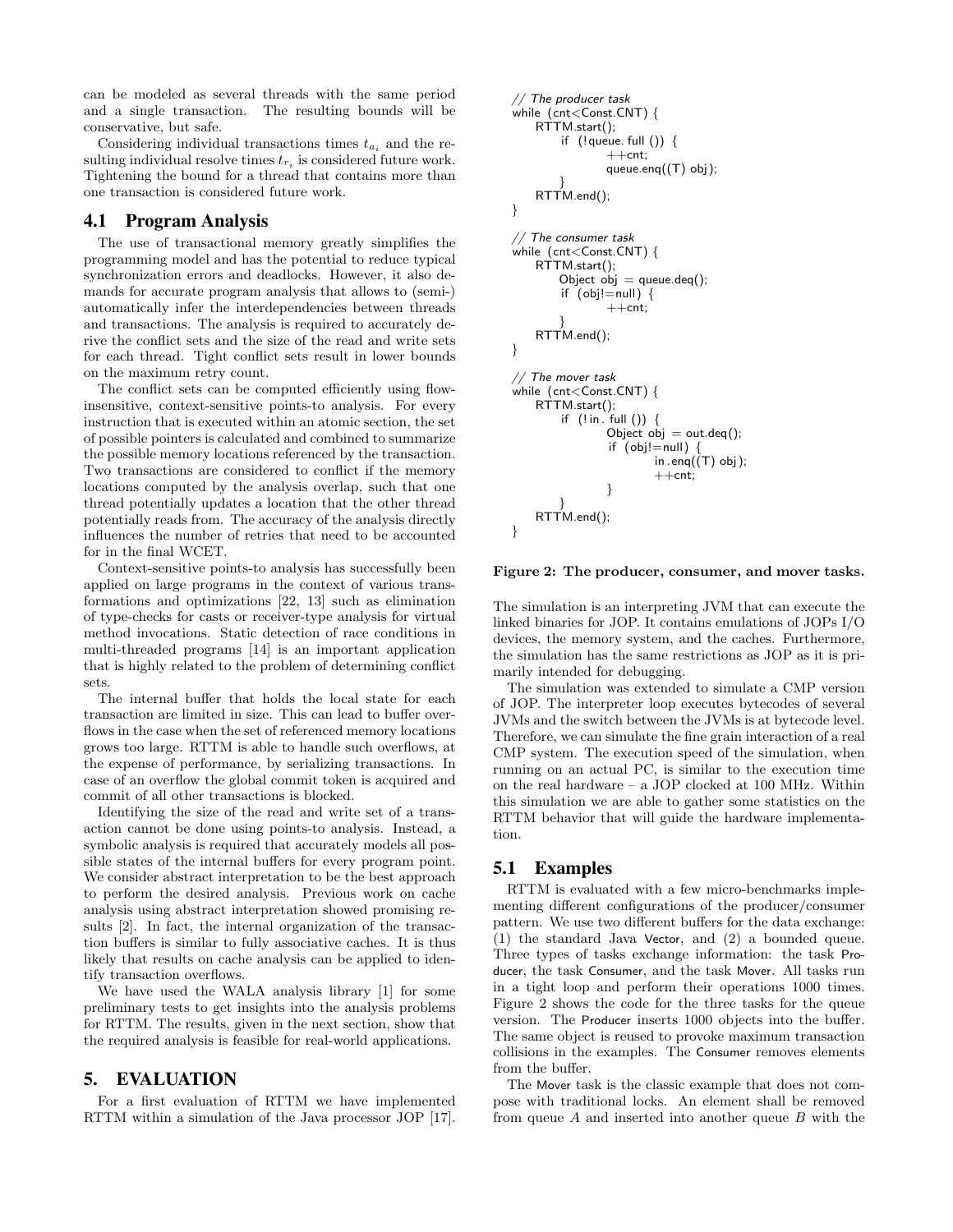| Table 1: Single vector |             |                |       |             |       |
|------------------------|-------------|----------------|-------|-------------|-------|
|                        | Address set |                |       |             |       |
| Thread                 | Trans.      | <b>Retries</b> | Write | Read        | R & W |
| Producer               | 1000        | 0              | 654   | 673         | 1316  |
| Consumer               | 1001        | 1000           | 4     | 15          | 15    |
| Table 2: Two vectors   |             |                |       |             |       |
|                        |             |                |       |             |       |
|                        |             |                |       | Address set |       |
| Thread                 | Trans.      | Retries        | Write | Read        | R & W |
| Producer               | 1000        | 0              | 654   | 673         | 1316  |
| Mover                  | 1001        | 501            |       | 23          | 23    |
| Consumer               | 3502        | 1000           | 4     | 15          | 15    |

|            |        |              | Address set |      |       |
|------------|--------|--------------|-------------|------|-------|
| Thread     | Trans. | Retries      | Write       | Read | R & W |
| Producer 1 | 1000   |              | 654         | 673  | 1316  |
| Consumer 1 | 1001   | 501          | 4           | 15   | 15    |
| Producer 2 | 1000   | $\mathbf{0}$ | 654         | 673  | 1316  |
| Consumer 2 | 1002   | 501          |             | 15   | 15    |

invariant that the element has to be either in A or B. When the queues use internal locks for the synchronization, the transfer needs to be protected by an additional lock. However, other threads that operate on the queues are usually not aware of the additional transfer lock. With atomic sections this operation composes naturally.

Tables 1–6 show the transaction statistics for each worker thread for the six examples. The tables show the number of transactions committed, retried after an abort, and the size of the write set, the read set, and the union of the read and write set.

With the first experiment, the Vector based communication with 2 threads (one producer and one consumer), shown in Table 1, we see large read and write sets. The consumer does not keep up with the producer and the Vector is internally resized to buffer the request. The experiment shows that this kind of data structure is not ideal for real-time systems. The Vector based communication with 3 threads (one producer, one mover, and one consumer), shown in Table 2, shows the similar issue with the resizing of the internal array in the first queue. As the code of the Mover takes longer to execute than the code of the Consumer the Vector between these threads does not grow. The last Vector example shows two independent producer/consumer pairs. As the simulation runs all cores in lock-step, the results of both pairs, shown in Table 6, is almost identical.

We have run the same examples with bounded queues for the communication. The results of the simulation are shown in Tables 4–6. As the queues are bounded we see only small read and write sets. From the results in Table 5 we can derive a few observations on the three thread example: (1) The Mover task has the longest execution time and limits the throughput. The other two tasks execute their atomic sections more often finding the queue either full (Producer) or empty (Consumer). (2) As the test for full and empty does no change the state of the queue the retry count for the Producer and the Consumer is quite low. (3) The Mover task is aborted as often as it successfully commits.

In summary, we evaluated the RTTM with examples that stress the transaction system to observe some real conflicts.

| Table 4: Single queue           |                              |                     |                |            |       |  |
|---------------------------------|------------------------------|---------------------|----------------|------------|-------|--|
| Address set                     |                              |                     |                |            |       |  |
| Thread                          | Trans.                       | <b>Retries</b>      | Write          | Read       | R & W |  |
| Producer                        | 1000                         | 999                 | 3              | 14         | 14    |  |
| Consumer                        | 5359                         | 637                 | $\overline{2}$ | 9          | 9     |  |
|                                 |                              | Table 5: Two queues |                |            |       |  |
| Address set                     |                              |                     |                |            |       |  |
| Thread                          | Trans.                       | Retries             | Write          | Read       | R & W |  |
| Producer                        | 5317                         | 208                 | 3              | 14         | 14    |  |
| Mover                           | 1003                         | 1006<br>4           |                | 21         | 21    |  |
| Consumer                        | 8420                         | 2<br>269            |                | 9          | 9     |  |
| Table 6: Two independent queues |                              |                     |                |            |       |  |
| Address set                     |                              |                     |                |            |       |  |
| Thread                          | Trans.                       | <b>Retries</b>      |                | Write Read | R & W |  |
| Producer 1                      | 1000                         | 999                 | 3              | 14         | 14    |  |
| Consumer 1                      | 5360                         | 636                 | 2              | 9          | 9     |  |
| Producer 2                      | 3<br>1000<br>999<br>14<br>14 |                     |                |            |       |  |

All threads run in a tight loop executing an atomic section. Even under this load no thread starved. For real-world applications the atomic section is only a small part of the workload and conflicts are seldom. We have run some examples with periodic threads, but could not produce enough conflicts to provide interesting results.

Consumer 2 5371 633 2 9 9

#### 5.2 Preliminary Analysis Results

As discussed in Section 4.1, the program analysis is a cornerstone for the successful identification of possible conflicts between threads and their corresponding transactions. To gain some initial insights we have evaluated the feasibility of the proposed program analysis using the open source analysis library WALA [1]. The existing flow-insensitive, context-sensitive points-to analysis [22] was used to analyze the sample programs. In particular, we were interested in the memory locations referenced within transactions of the worker threads. All touched memory locations were summarized using points-to sets within functions of interest, e.g., the queues internal implementation, that are intersected in order to identify possible transaction conflicts.

The analysis builds an abstract representation of the program's heap based on allocation sites, i.e., program points where new objects are allocated on the heap. Two live objects allocated at different allocation sites may never reside at the same memory location. Our results show that a context-insensitive points-to analysis is not suited for our purpose, as it is not able to distinguish allocation sites within classes that are often reused. For example, the internal buffers of queues, lists, and vectors are usually allocated within the container's constructor. Context information is needed to be able to distinguish accesses to these internal data structures.

We have found that analyzing the standard primitives of the Java class library is considerable more complex with respect to context-sensitivity. This is not surprising as the standard library is not specifically intended to be analyzable or to be used in real-time applications. Objects and buffers are more frequently allocated and reallocated at various program points within libraries, often combined with a large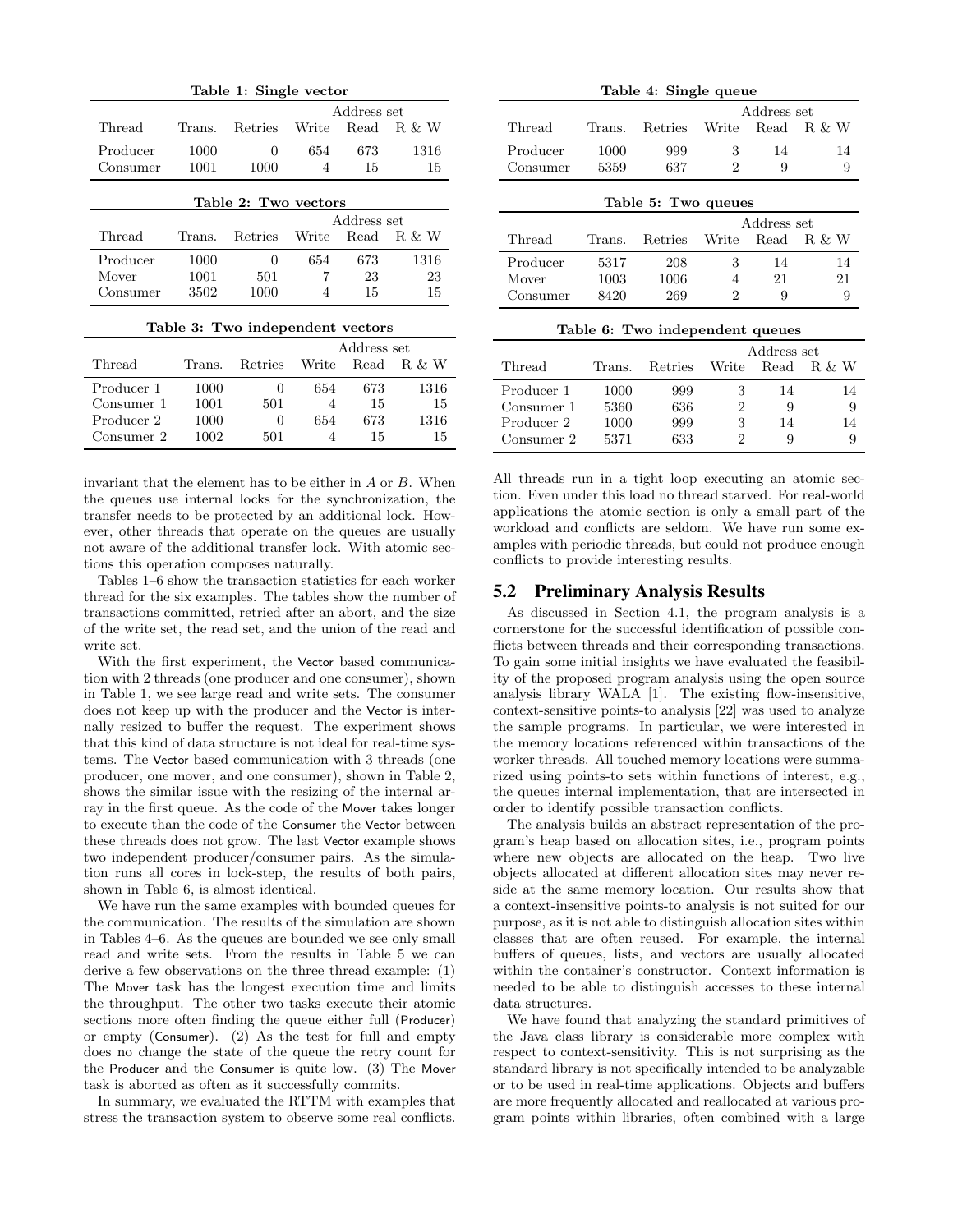

Figure 3: Conflict sets represented as an interference graph for the two queues example.

| Producer  |                                                                 |  |  |  |  |
|-----------|-----------------------------------------------------------------|--|--|--|--|
| write set | $Q_0$ buffer., $Q_0$ wrPtr                                      |  |  |  |  |
| read set  | $Q_0$ .wrPtr, $Q_0$ .rdPtr, $Q_0$ .buffer.length                |  |  |  |  |
|           |                                                                 |  |  |  |  |
| Mover     |                                                                 |  |  |  |  |
| write set | $Q_1$ .buffer[], $Q_1$ .wrPtr, $Q_0$ .rdPtr                     |  |  |  |  |
| read set  | $Q_0$ .wrPtr, $Q_0$ .rdPtr, $Q_0$ .buffer.length, $Q_0$ .buffer |  |  |  |  |
|           | $Q_1$ wrPtr, $Q_1$ rdPtr, $Q_1$ buffer length                   |  |  |  |  |
|           |                                                                 |  |  |  |  |
| Consumer  |                                                                 |  |  |  |  |
| write set | $Q_1$ .rdPtr                                                    |  |  |  |  |
| read set  | $Q_1$ .wrPtr, $Q_1$ .rdPtr, $Q_1$ .buffer.length, $Q_1$ .buffer |  |  |  |  |

#### Figure 4: Read- and write-sets computed by the points-to analysis.

depth of the call tree. This leads to a considerable higher complexity for the points-to analysis and consequently vague points-to relations. In addition, data structures are more often copied resulting in large read and write sets and thus pessimistic results for the analysis of transaction overflows.

Nevertheless, for all examples presented in the last section the analysis was able to correctly identify the conflicts between transactions. The resulting conflict sets for the two queues example is shown as an interference graph in Figure 3. The analysis correctly identifies 2 queues  $Q_0$  and  $Q_1$ that are accessed within the transactions of the Producer, Mover, and Consumer threads. The internal buffers of these queues are allocated in the queue's constructor and are never reallocated or copied. It is possible to distinguish them using a minimum length of the call string of 2 in our example. Figure 4 depicts the read and write set computed by the points-to analysis. As can be seen the Producer thread may conflict with the Mover thread via the write pointer and the internal buffer of its queue  $(Q_0.wrPtr, Q_0.buffer[])$ . The conflict for the opposite direction is caused by the corresponding read pointer  $(Q_0.rdPtr)$ . The same applies to the conflicts between Mover and Consumer, except for the interchanged roles of the two threads. Most importantly the read and write sets proof that the Producer and Consumer threads may never interfere.

The analysis of the other examples yields similar results. In particular, the examples with independent queues and vectors are of interest. The read and write sets determined by the points-to information show that only one producer may conflict with its corresponding consumer and vice versa. However, conflicts with the other running threads are impossible.

An interesting problem arises for the benchmarks based on the standard Vector implementation. The internal buffers of theses vectors can dynamically grow over time and thus need to be reallocated and copied. This poses two problems

Table 7: Resources for a transaction buffer

| associativity | LC.  | Memory     | Fmax               |
|---------------|------|------------|--------------------|
| $16$ -way     | 528  | $0.5$ KBit | $137$ MHz          |
| $32$ -way     | 937  | 1 KBit     | $121$ MHz          |
| $64$ -way     | 1768 | 2 KBit     | $113$ MHz          |
| $128$ -way    | 3425 | 4 KBit     | $103~\mathrm{MHz}$ |
| $256$ -way    | 6743 | 8 KBit     | 94 MHz             |
|               |      |            |                    |

to the analysis: (1) the size of the read and write sets is virtually unbounded and (2) the minimum context required for accurate points-to information grows. The first problem arises from the fact that the current size of the vector is not known statically – in fact it cannot be predicted for the considered benchmarks at all. When the vector needs to be expanded it is not clear how many elements need to be copied, consequently all Producer threads of the vector benchmarks potentially overflow. The second problem arises from the programming style employed for the implementation of the Java runtime library. Common operations are factored out and (partially) distributed across different classes and methods. This increases the minimal call string length required to achieve accurate points-to information and thus complicates the analysis. For large programs this may lead to imprecise data, because a full analysis is too expensive in terms of memory consumption and computation time.

We conclude that the analysis techniques available today are powerful enough to achieve accurate data on conflicts between atomic sections and potential transaction overflows. However, as can be seen for the implementation of the standard Vector, programmers of real-time applications need to take the limitations of the analysis and the underlying hardware into account.

## 5.3 Hardware Implementation

We have implemented a first prototype of the transaction buffer for the write set in a field-programmable gate array (FPGA). As expected the high associativity of the transaction buffer results in a high resource consumption and limits the maximum clock frequency. Table 7 shows the results for a single buffer in a low-cost Altera Cyclone-I FPGA. The resource consumption is given in logic cells (LC) and in memory bits. The design was constraint to meet a maximum clock frequency of 100 MHz.

To set the numbers in relation to a processor core: the current version of JOP consumes 3590 LCs and the maximum frequency in the Cyclone-I device is 93.6 MHz. Therefor, a buffer for up to 256 words would be feasible without restricting the maximum clock frequency. However, the resource consumption for such a large buffer is prohibitive. The table shows the resource consumption for the write set buffer; the read set buffer will consume about the same amount of hardware.

Due to the high hardware cost, the transaction buffer should be reused as normal, high-associative data cache outside of a transaction. Another option is to use a shared tag memory for the read and write set. The results from the simulation suggest a common tag memory as most write addresses are also in the read set. In that case, the tag memory is extended with a read and a write bit. On a commit only the entries where the write bit is set are written back to the memory.